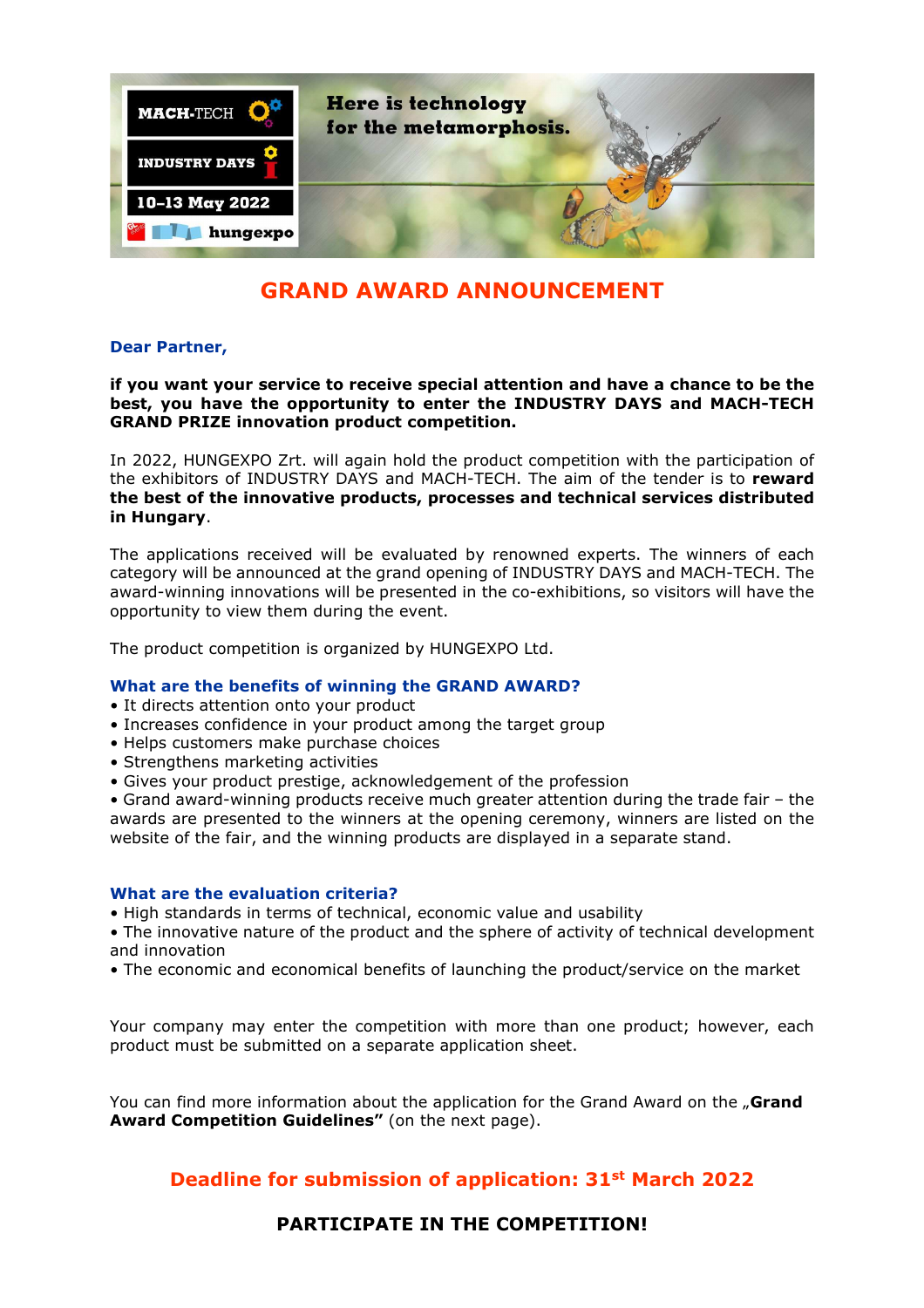## **Grand Award Competition Guidelines For Apply and Judging (INDUSTRY DAYS and/or MACH-TECH)**

- 1. Only INDUSTRY DAYS and MACH-TECH 2022 exhibitors are eligible to enter the competition.
- 2. Any product, process, or technical or intellectual service falling under a product category at INDUSTRY DAYS and/or MACH-TECH presented there (hereafter referred to as a product) is eligible to compete if its market impact can be measured.
- 3. A product /service that has not been sold on the market (a prototype) is not eligible for entry nor is a product that has been awarded a prize at INDUSTRY DAYS and/or MACH-TECH within three years.
- 4. An Entry Form must be completed for every product /service in three copies each, with annexes in two copies each. The entire package including the attached annexes must be sent to HUNGEXPO Ltd. Entry materials should be forwarded electronically, also.
- 5. Please provide clear and specific responses to the questions. Please provide clear criteria for each product entered so as to prevent any possibility of error in identification. If the competing exhibitor is a distributor of the registered product, and not its manufacturer, this must be indicated on the Entry Form.
- 6. Only one product/service or product line with similar specifications may be placed in one entry.
- 7. A previous prize-winning product can be entered every three years if it can be proved that the product/service has been improved.
- 8. If a product has won a prize, this fact and the year in which it was won can be used in further publications and other communication about it, as long as the product has remained the same as the previous prize-winner.
- 9. The entry will be judged by a jury consisting of recognised experts.
- 10. Only those applicant products may be awarded with the Grand Prix of the Exhibition that are considered state-of-the-art in Hungary and internationally, has the technical specifications and cost-effectiveness of similar products and possesses features that are at least equal or more favourable to them.

11. A competing exhibitor must provide appropriate documentation of the technical specifications and parameters of the product, and must certify the provided data by attaching the annexes below (in copies of the original):

- a detailed description of the product;
- official documents required to begin distribution on the market;
- test reports; "first sample" test records
- press copy (of no more than 1250 characters in length) drafted for use by the media;
- technical descriptions, documentation and photographs, CAD/CAM models and presentations based on which the product presented can clearly be judged;
- certifications and, where required, official permits;
- audited ISO certification for the manufacturer or distributor;
- a declaration of product liability pertaining to the product entered;
- other documentation, e.g. expert opinions or, where required for a product, a distribution permit;
- an indication of the number of items manufactured and sold up to the submission of the entry and in the year prior thereto as well as supporting documentation (using only natural units e.g. no. of items, kg, l etc. and net sales returns e.g. Ft, €, \$ etc.)

## **GUIDELINES OF JUDGING:**

In awarding the Grand Prize of the Exhibition, the jury will compare the entries by analysing and evaluating the documents above on the basis of the following guidelines:

1. Completeness of the submitted documents

2. A high standard achieved in terms of technical specifications, economic considerations and value to end user.

- 3. The amount and quality of intellectual and technical work and innovation embodied in the entry.
- 4. Innovative content in which preferred fields.

5. Evidence that in manufacturing the product the applicant consistently complies with technical specifications and economic criteria. And delivers even quality (We recommend attaching supporting documents.)

6. Market success that the product / service has achieved (Quantity produced and sold, turnover)

7. Other financial advantages enjoyed by end-users since distribution began in respect of market competitiveness:

- the product has innovation content;
- the product broadens the range
- the product contributes to an increase in the volume of exports
- per unit materials and energy costs can be decreased
- the product promotes a modern, healthy lifestyle and labour conditions
- it meets environmental protection guidelines.
- life-cycle yuality management (TQC) is achieved in the product concept.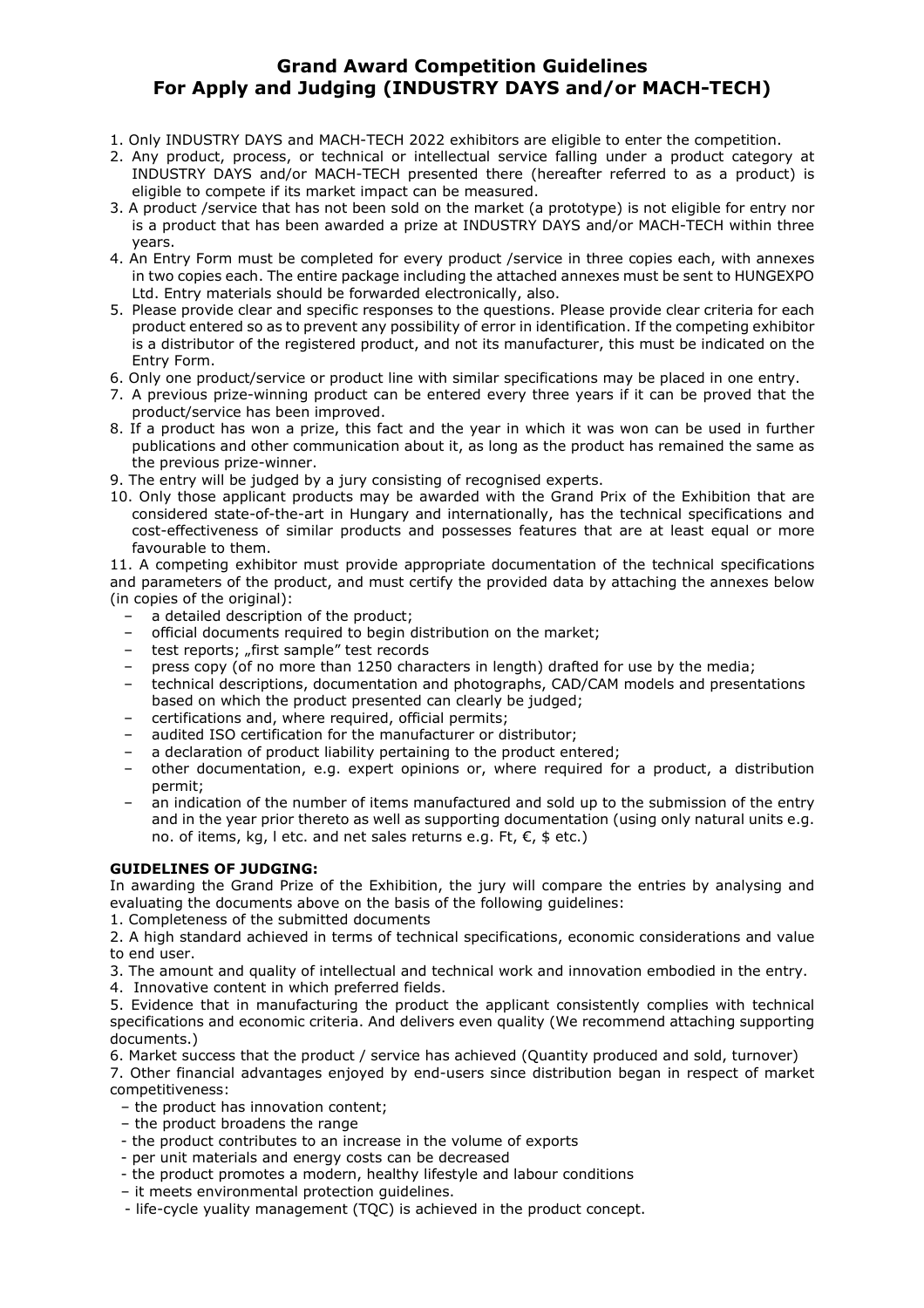## **Please return 3 copies!**



## **GRAND AWARD ENTRY FORM**

#### **Please send the original form in 3 copies to the postal address of HUNGEXPO: H-1441 Budapest, P.O.Box 44 and send it via e-mail to industrydays@hungexpo.hu!**

We would like to enter the competition announced by HUNGEXPO Ltd. for the **GRAND AWARD** that was made for indicate that a product exhibited at INDUSTRY DAYS and/or MACH-TECH Trade Exhibition in 2022 is outstanding in quality and innovation. We understand the terms and conditions of participation and agree to accept the decision of the jury.

| <b>FULL NAME OF EXHIBITOR:</b> |
|--------------------------------|
| <b>NAME OF CONTACT PERSON:</b> |
| <b>POSITION:</b>               |
| <b>ADDRESS:</b>                |
| <b>PHONE:</b>                  |
|                                |
| E-MAIL:                        |

1. Name of product (a trade/brand name is not sufficient)

............................................................................................................................ ............................................................................................................................

2. The competing exhibitor is the **manufacturer/distributor** of the product. (Please underline as appropriate).

3. A detailed description of the product or product line:

............................................................................................................................ ............................................................................................................................

4. Is the product entered an improvement of an item manufactured previously or is it a new product? ...........................................................................................................................

|  |  |  |  |  | 5. An assessment of the product entered compared to other products serving a similar |  |
|--|--|--|--|--|--------------------------------------------------------------------------------------|--|
|  |  |  |  |  | function on the basis of usability, quality, aesthetics, and cost-effectiveness.     |  |
|  |  |  |  |  |                                                                                      |  |
|  |  |  |  |  |                                                                                      |  |
|  |  |  |  |  |                                                                                      |  |